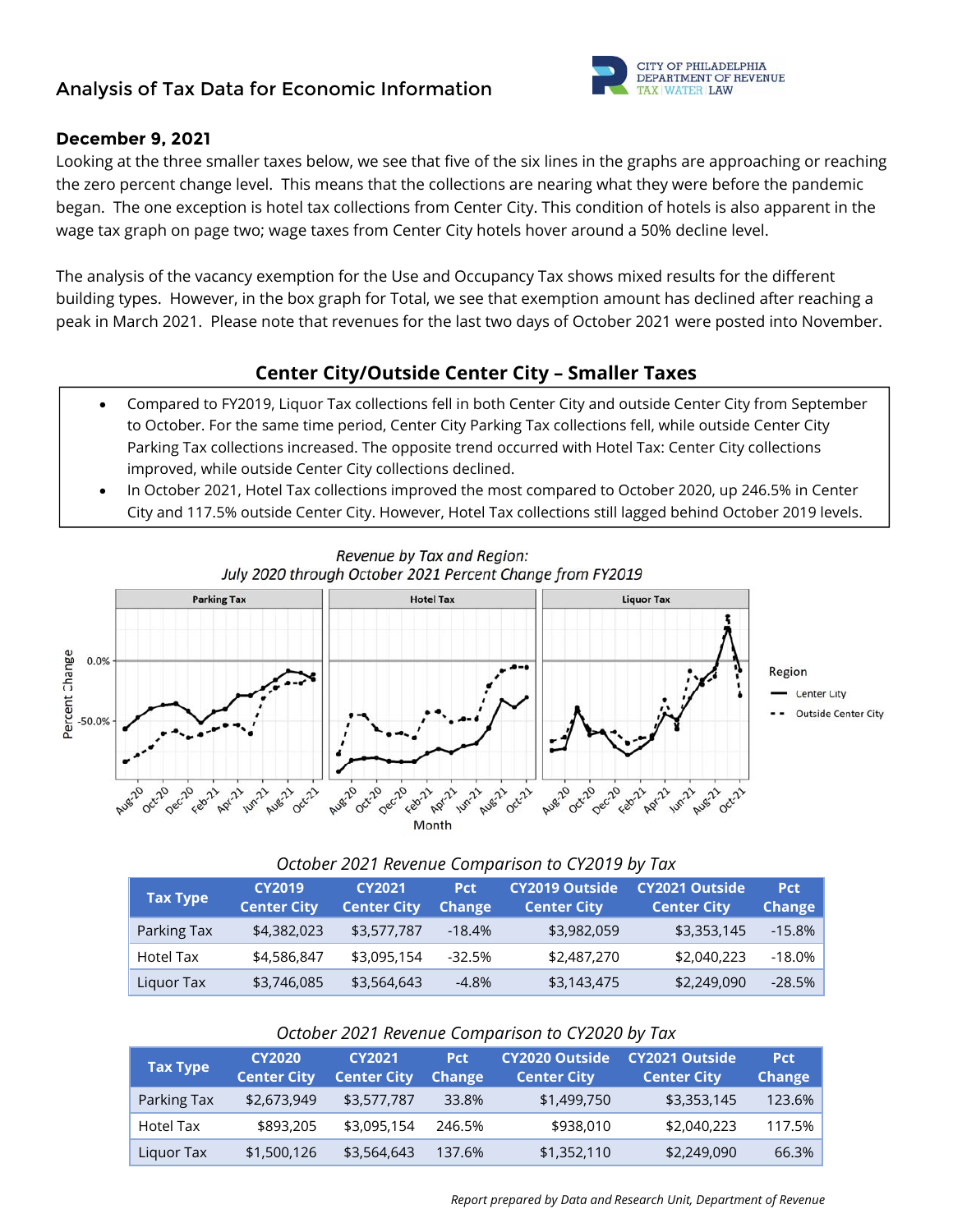

## **Center City/Outside Center City - Wage Tax**<sup>1</sup>

- For Center City, Wage Tax collections were down calendar year to date 25.4% compared to CY2019 and 17.5% compared to CY2020; outside Center City, collections were down 8.6% and 5.1%, respectively.
- Compared to CY2019, the top four industries (Health and Social Services, Government, Professional Services, and Education) are down 16.9% calendar year to date in Center City and 7.8% outside Center City. Compared to CY2020, these industries are down 10.8% in Center City and 5.1% outside Center City.
- For October, Center City Wage Tax collections were down 27.3% compared to FY2019, with collections outside Center City also down by 20.1%.



*Wage Tax: July 2020-October 2021 Percent Change from FY2019* 

Region - Center City - - Outside Center City

Note: This chart only shows businesses with a location, and does not include about 22% of revenue not associated with a business location.

<sup>&</sup>lt;sup>1</sup> Business location data is provided by some businesses which is supplemented by manual research and may contain inaccuracies. For businesses that have a Philadelphia and non-Philadelphia location, the Philadelphia location is weighted more heavily by a factor of three. The "Outside Center City" designation includes suburban locations. Manufacturing includes headquarter offices and factories.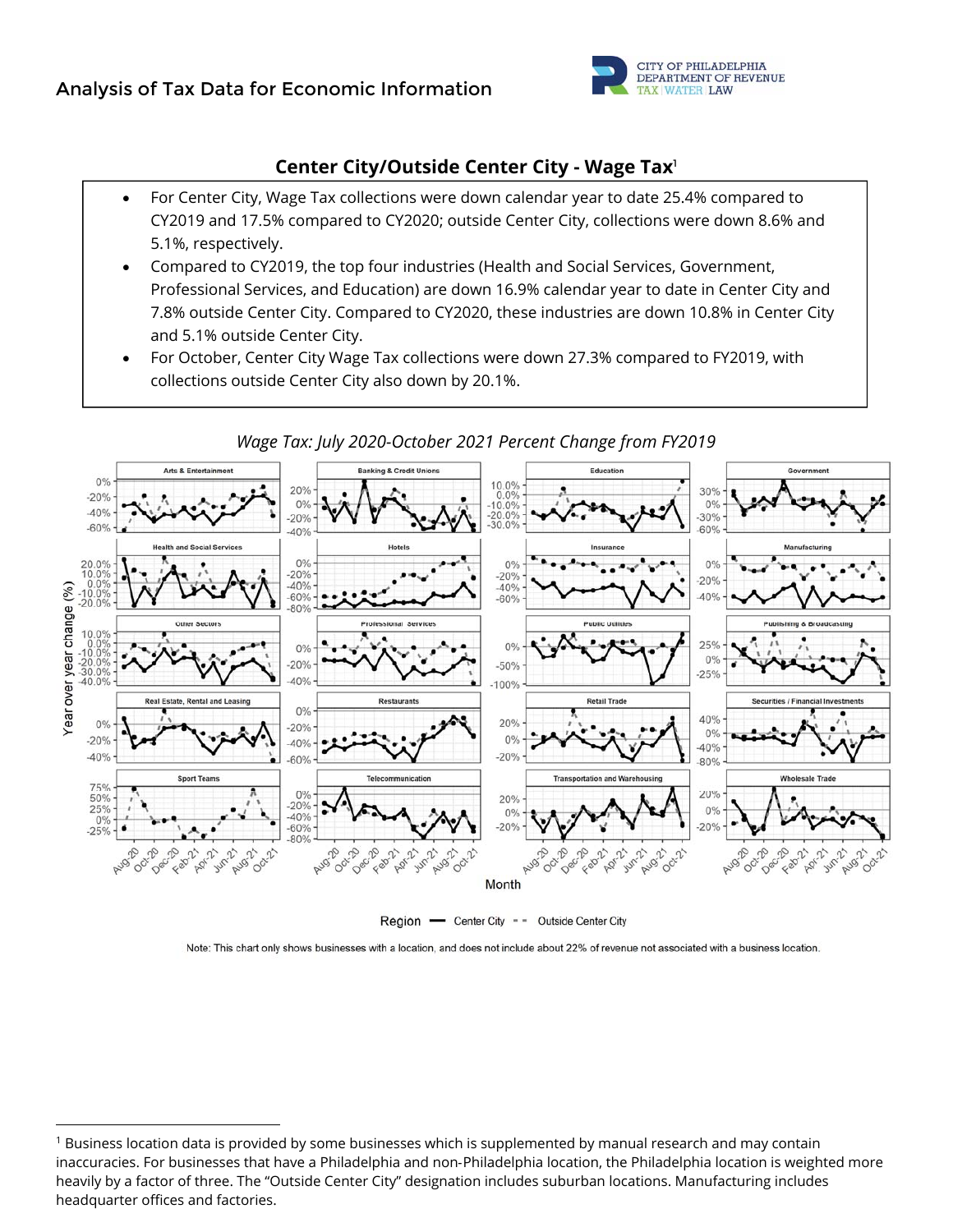

|                                            | <b>Center City</b> |               |               |                      | <b>Outside Center City</b> |         |               |          |                      |               |
|--------------------------------------------|--------------------|---------------|---------------|----------------------|----------------------------|---------|---------------|----------|----------------------|---------------|
|                                            |                    |               |               | <b>Pct</b><br>Change | <b>Pct</b><br>Change       |         |               |          | <b>Pct</b><br>Change | Pct<br>Change |
| <b>Industry</b>                            | CY2019             | <b>CY2020</b> | <b>CY2021</b> | CY2019               | <b>CY2020</b>              | CY2019  | <b>CY2020</b> | CY2021   | CY2019               | <b>CY2020</b> |
| <b>Education</b>                           | \$10.4             | \$9.2         | \$8.3         | $-20.0\%$            | $-9.3%$                    | \$147.8 | \$133.0       | \$123.2  | $-16.6\%$            | $-7.4\%$      |
| <b>Finance &amp; Insurance</b>             | \$85.3             | \$78.9        | \$56.7        | $-33.6%$             | $-28.1%$                   | \$46.5  | \$46.9        | \$43.2\$ | $-7.2%$              | $-7.9%$       |
| Government                                 | \$25.5             | \$25.9        | \$24.2        | $-5.3%$              | $-6.5%$                    | \$64.3  | \$65.9        | \$62.8\$ | $-2.5%$              | $-4.8%$       |
| <b>Health and Social Services</b>          | \$79.9             | \$73.8        | \$71.0        | $-11.2%$             | $-3.8%$                    | \$239.9 | \$239.1       | \$231.7  | $-3.4%$              | $-3.1%$       |
| <b>Hospitality &amp; Entertainment</b>     | \$34.8             | \$23.3        | \$20.1        | $-42.2%$             | $-13.6%$                   | \$55.1  | \$42.9        | \$42.6   | $-22.7%$             | $-0.5%$       |
| Manufacturing                              | \$10.1             | \$7.6         | \$5.8\$       | $-42.7%$             | $-23.8%$                   | \$80.6  | \$87.5        | \$72.5   | $-10.1%$             | $-17.2%$      |
| <b>Other Sectors</b>                       | \$50.1             | \$46.6        | \$37.8        | $-24.4%$             | $-18.8%$                   | \$102.9 | \$94.7        | \$90.1   | $-12.4%$             | $-4.8%$       |
| <b>Professional Services</b>               | \$126.8            | \$117.2       | \$98.2        | $-22.6%$             | $-16.2%$                   | \$51.1  | \$50.9        | \$46.3   | $-9.3%$              | $-9.1%$       |
| <b>Publishing &amp; Telecommunications</b> | \$58.5             | \$53.5        | \$31.9        | -45.4%               | $-40.4%$                   | \$12.7  | \$11.7        | \$9.7    | $-23.5%$             | $-17.5%$      |
| <b>Retail Trade</b>                        | \$18.5             | \$16.5        | \$16.2\$      | $-12.4%$             | $-1.5%$                    | \$64.3  | \$63.3\$      | \$67.7   | 5.3%                 | 6.9%          |
| <b>Transportation and Warehousing</b>      | \$10.2\$           | \$8.7         | \$10.2        | $-0.4%$              | 17.6%                      | \$38.1  | \$34.1        | \$36.0   | -5.6%                | 5.7%          |
| <b>Total Wage Tax</b>                      | \$510.2            | \$461.0       | \$380.4       | $-25.4%$             | $-17.5%$                   | \$903.4 | \$870.1       | \$825.9  | $-8.6%$              | $-5.1%$       |

# *Top-level Industry Breakdown – Calendar Year to Date (January to October) – Wage Tax Revenue in Millions*

*Note: Total Wage Tax does not include about 22% of revenue not associated with a business location.*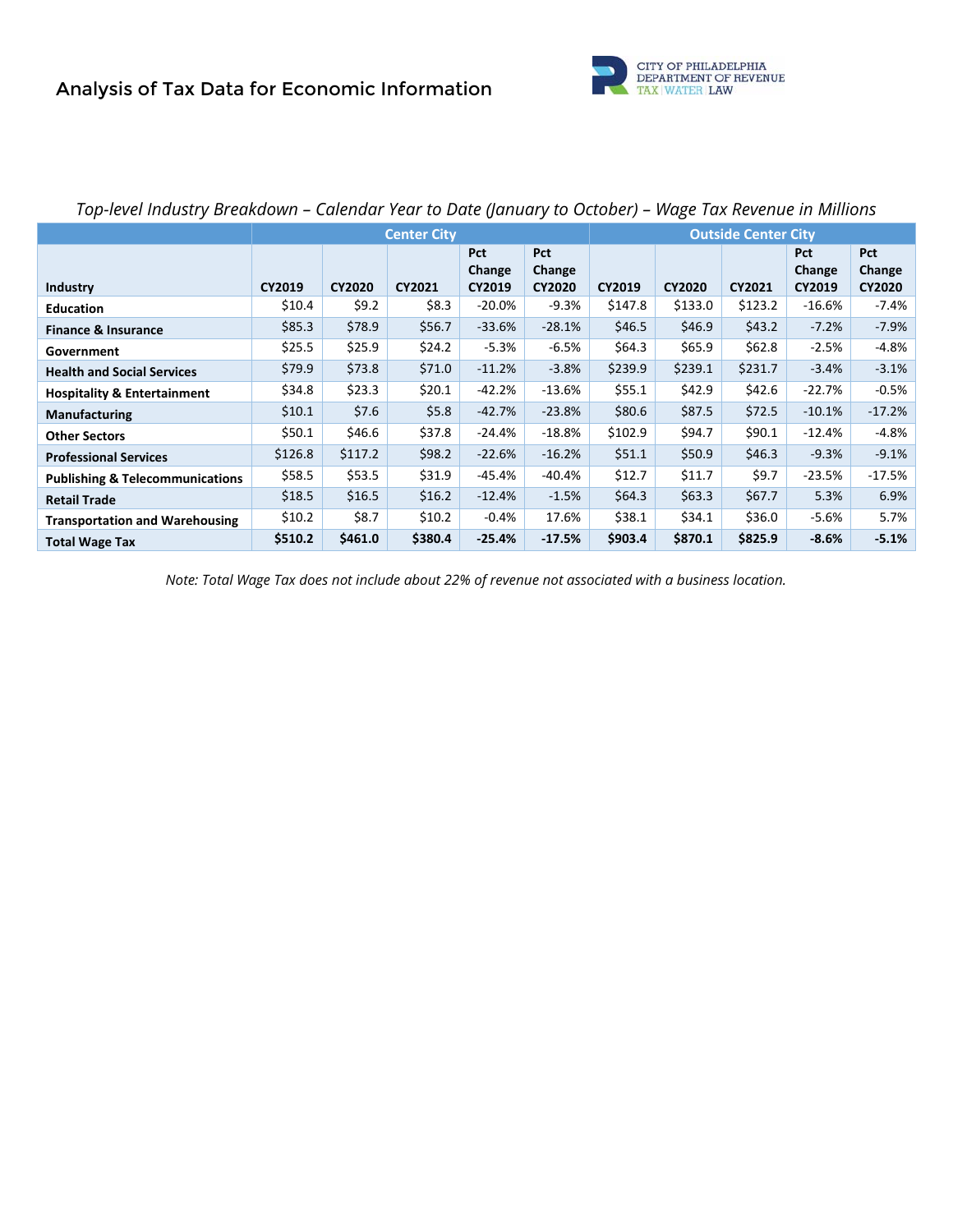

# **Use and Occupancy (U&O) Vacancy Exemption2**

- The total Vacant Exemption amount decreased from September 2021 (+21.4%) to October 2021 (+7.6%) compared to FY2019. (All building types saw a decline from September to October except for office buildings and industrial buildings.)
- For calendar year to date (January –October), the total Vacant Exemption amount was 5.9% above last year, and 23.9% above CY2019. All building types were up compared to CY2019, but retail, industrial, and miscellaneous commercial buildings decreased compared to CY2020.
- Parking and entertainment, restaurant, and hotel buildings have increased the most compared to January – October 2019, and entertainment, restaurant, and hotel buildings has increased the most compared to January – October 2020.
- The calendar year to date amount of vacancy exemption from office buildings, the largest building type, has increased compared to both last year and CY2019.



| <b>Building Type</b>              | <b>CY2019</b> | <b>CY2020</b> | <b>CY2021</b> | <b>Pct Change</b><br>from CY2019 | <b>Pct Change</b><br>from CY2020 |
|-----------------------------------|---------------|---------------|---------------|----------------------------------|----------------------------------|
| <b>Total Vacant Exemption</b>     | \$50,644,277  | \$59,214,857  | \$62,731,769  | 23.9%                            | 5.9%                             |
| Office Building                   | \$16,580,869  | \$17,386,617  | \$18,613,054  | 12.3%                            | 7.1%                             |
| Retail                            | \$6,316,682   | \$7,786,474   | \$7,541,568   | 19.4%                            | $-3.1%$                          |
| Industrial                        | \$5,854,563   | \$6,408,694   | \$6,109,001   | 4.3%                             | $-4.7%$                          |
| Entertainment, Restaurant & Hotel | \$5,212,360   | \$7,588,804   | \$9,489,977   | 82.1%                            | 25.1%                            |
| Parking                           | \$1,747,982   | \$3,239,375   | \$3,423,442   | 95.9%                            | 5.7%                             |
| Misc. Commercial                  | \$565,565     | \$648,801     | \$619,520     | 9.5%                             | $-4.5%$                          |
| Other                             | \$14,366,256  | \$16,156,092  | \$16,935,207  | 17.9%                            | 4.8%                             |

<sup>2</sup> "Other" building types include large apartment, nonprofit, condo, mixed usage, bank, utility, small apartment, garage, pier, and unclassified.